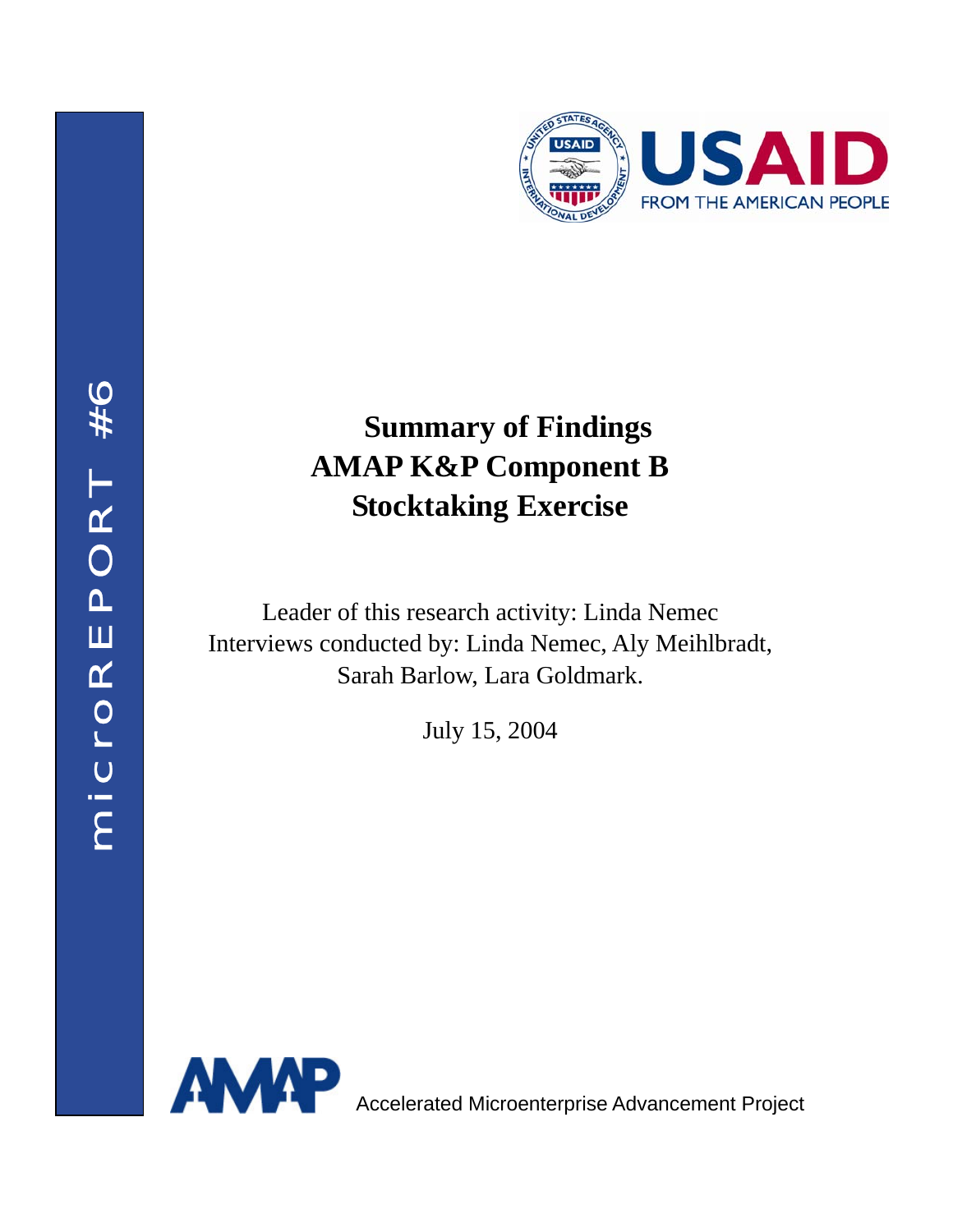**Accelerated Microenterprise Advancement Project (AMAP**) is a 4-year contracting facility that USAID/Washington and Missions can use to acquire technical services to design, implement, or evaluate microenterprise development, which is an important tool for economic growth and poverty alleviation.

For more information on AMAP and related publications, please visit http://www.microlinks.org

Contract Number: GEG-I-00-02-00014-00 Task Order: 01 Contractor: **Development Alternatives, Inc (DAI)** 

**Linda Nemec,** is a Practice Manager at Development Alternatives, Inc (DAI).

**Aly Meihlbradt,** is a Research Consultant for Development Alternatives, Inc.

**Sarah Barlow,** is a Research Consultant for J.E. Austin Associates, Inc.

**Lara Goldmark,** is a Senior Development Specialist at Development Alternatives, Inc (DAI).

Development Alternatives, Inc (DAI) is a global consulting firm that provides social and economic development solutions to business, government, civil society in developing and transitioning countries. Founded in 1970 in Washington, DC, DAI companies now span five continents.

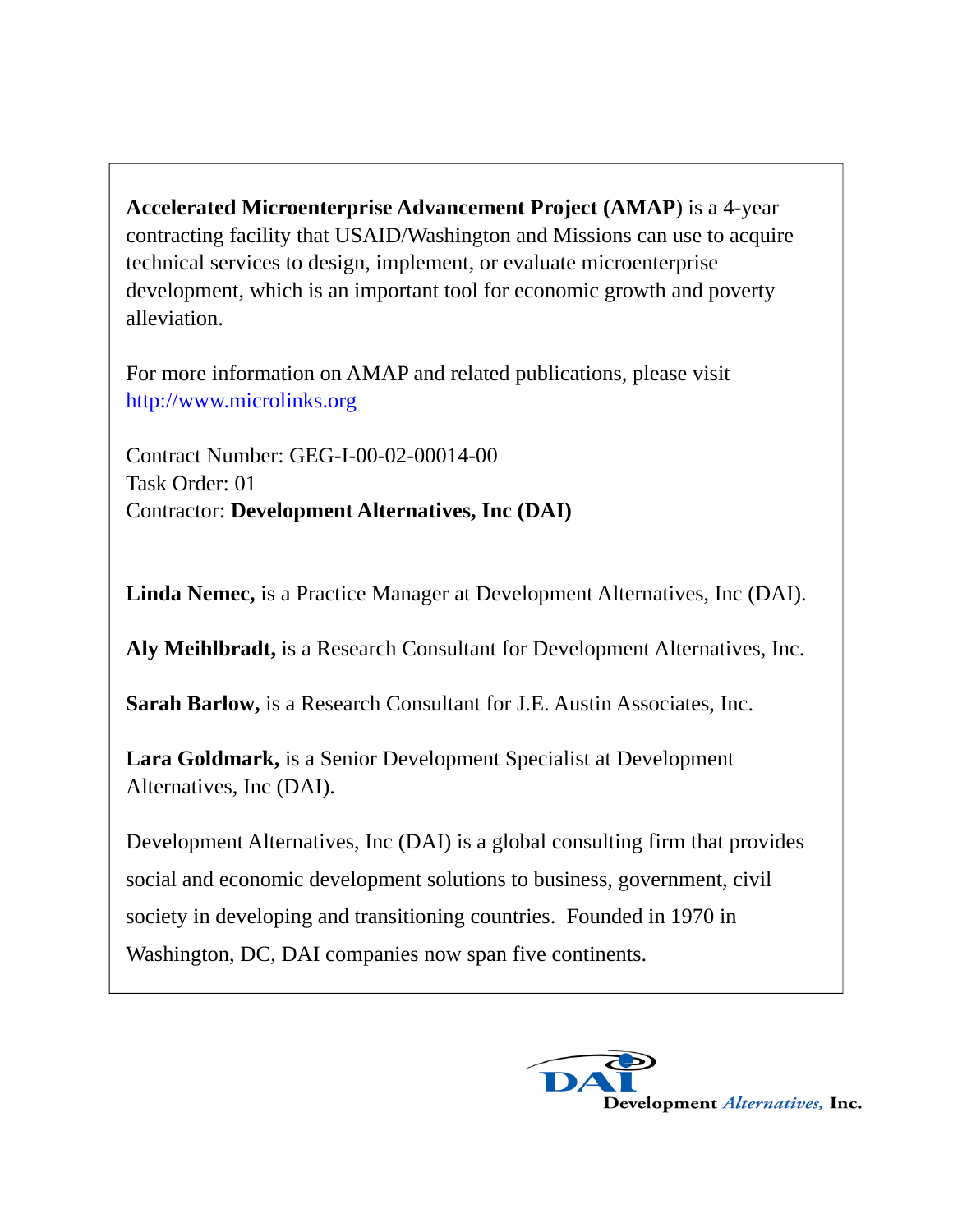## Contents

| $\mathbf{1}$   |                          |                                                                                    |  |  |  |  |
|----------------|--------------------------|------------------------------------------------------------------------------------|--|--|--|--|
| $\overline{2}$ |                          |                                                                                    |  |  |  |  |
|                | 2.1<br>2.2<br>2.3        | How do consulting firms and NGOs use market assessment tools to design projects? 6 |  |  |  |  |
| 3              |                          |                                                                                    |  |  |  |  |
|                | 3.1<br>3.2<br>3.3<br>3.4 |                                                                                    |  |  |  |  |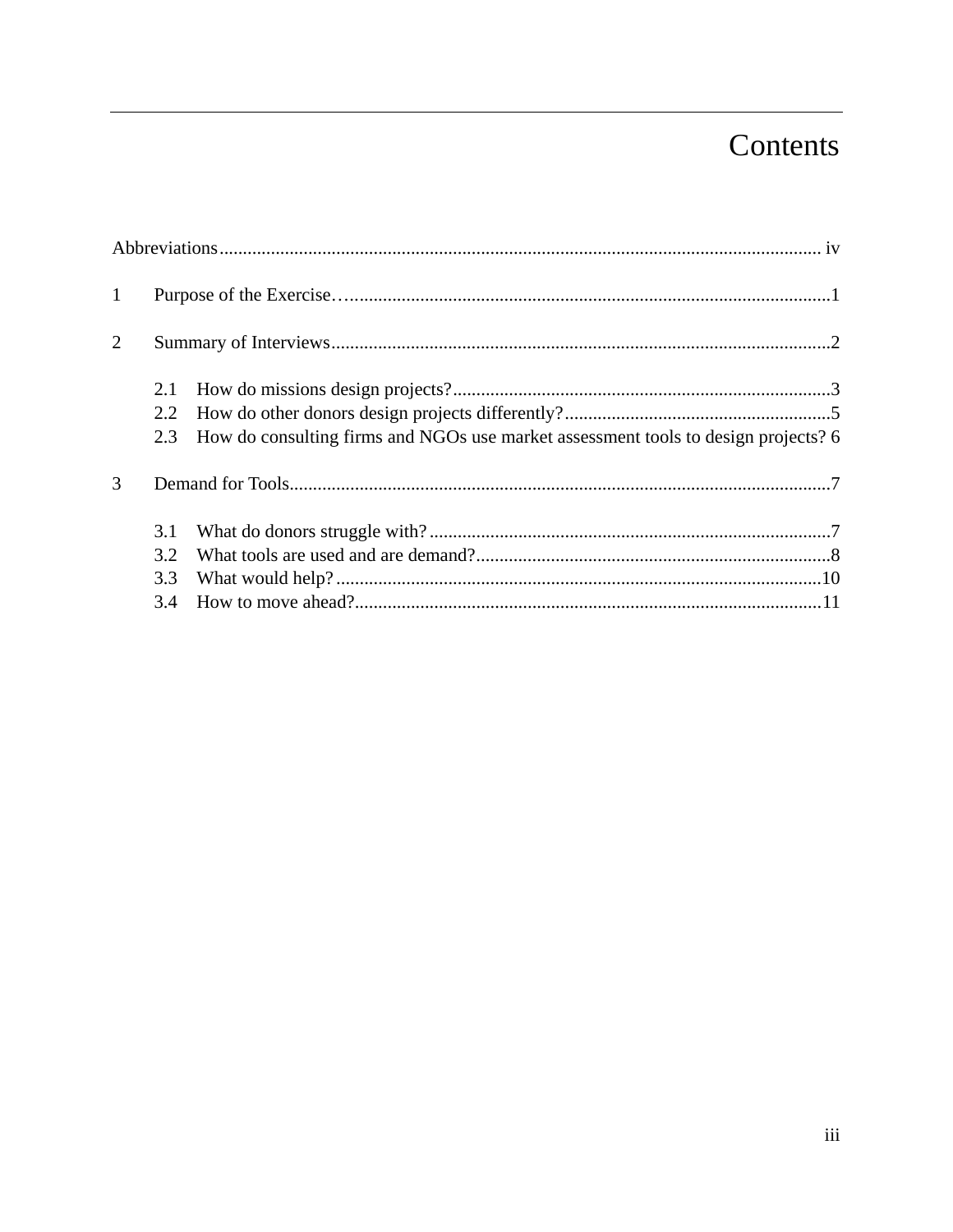# Abbreviations

|              | ACDI/VOCA Agricultural Cooperative Development International/Volunteers in Overseas |  |  |  |  |
|--------------|-------------------------------------------------------------------------------------|--|--|--|--|
|              | Cooperative Assistance                                                              |  |  |  |  |
| AFE          | <b>Action for Enterprise</b>                                                        |  |  |  |  |
| <b>BDS</b>   | <b>Business Development Services</b>                                                |  |  |  |  |
| <b>DFID</b>  | Department for International Development                                            |  |  |  |  |
| ECI          | <b>Ebony Consulting International</b>                                               |  |  |  |  |
| <b>GTZ</b>   | German Agency for Technical Cooperation                                             |  |  |  |  |
| ICT          | Information and Communication Technology                                            |  |  |  |  |
| <b>ITDG</b>  | <b>Intermediate Technology Development Group</b>                                    |  |  |  |  |
| $K\&P$       | Knowledge and Practice                                                              |  |  |  |  |
| <b>MSI</b>   | <b>Management Systems International</b>                                             |  |  |  |  |
| <b>PSCs</b>  | <b>Personal Service Contractors</b>                                                 |  |  |  |  |
| <b>RPFs</b>  | <b>Request for Proposals</b>                                                        |  |  |  |  |
| <b>SDC</b>   | Swiss Agency for Development and Cooperation                                        |  |  |  |  |
| <b>SME</b>   | <b>Small and Medium Enterprises</b>                                                 |  |  |  |  |
| <b>SOW</b>   | Scope of Work                                                                       |  |  |  |  |
| <b>USAID</b> | United States Agency for International Development                                  |  |  |  |  |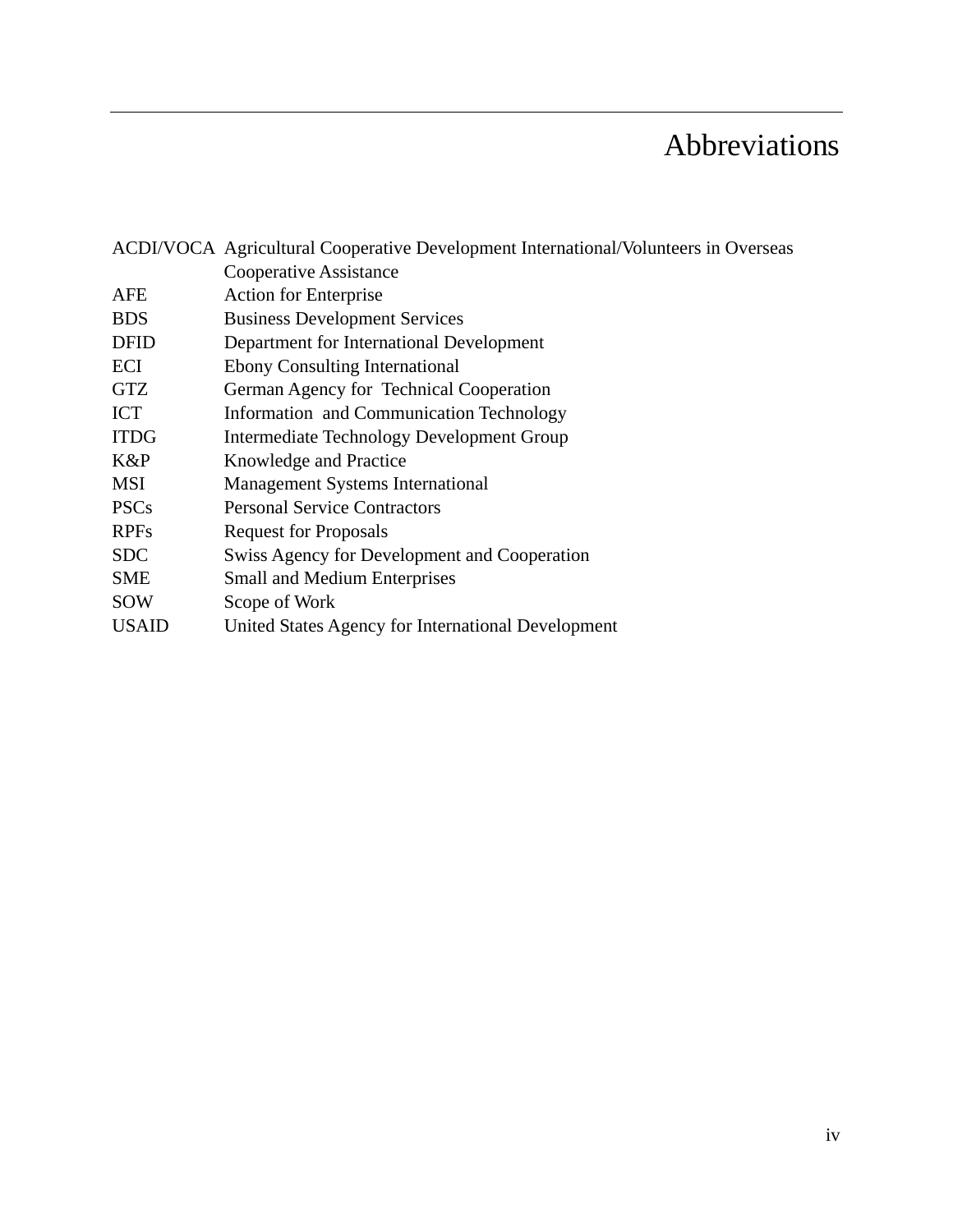## Purpose of the Exercise

#### **1 Purpose of the Exercise**

BDS K&P Component B conducted a stocktaking exercise to inform decisions about the focus of research, activities and outputs for the component. Component B team members held discussions with ten USAID mission staff with a wide range of experience and expertise—a mix of career officers, personal service contractors (PSCs), local staff, and three USAID officers in Washington, DC—as well as seven contractors, five NGOs, and three other donors to understand how they design private sector development programs. We were interested in the analysis they contract out or do themselves that contributes to the design (the SOWs for RFPs); their demand for tools and guides to aid in the analysis and design process; and how they do or don't design projects to include micro and small enterprises. Our stocktaking focused on Missions, but the other interviewees provided valuable insights and points of comparison. Table 1 shows which USAID missions and offices, donors, contractors, and NGOs participated in the exercise. The stocktaking exercise was not a survey with interviewees selected at random, but was designed to provide guidance from interested parties.

|                 | <b>Missions/USAID Washington</b> | <b>Donors</b>    | <b>Contractors</b> | <b>NGOs</b>     |
|-----------------|----------------------------------|------------------|--------------------|-----------------|
| Armenia         | Indonesia                        | DFID home office | <b>ACDI/VOCA</b>   | <b>AFE</b>      |
| Bangladesh      | Malawi                           | DFID Kenya       | DAI                | <b>IDE</b>      |
| <b>Brazil</b>   | Namibia                          | <b>GTZ</b>       | Deloitte & Touche  | <b>ITDG</b>     |
| Economic Growth | Peru                             | SDC (Swiss)      | Louis Berger       | Swisscontact    |
| Europe/Eurasia  | Senegal                          |                  | <b>MSI</b>         | World Education |
| India           | South Africa                     |                  | Nathan             |                 |
|                 |                                  |                  | <b>SRI</b>         |                 |

**Table 1\*** 

\*Informal discussions with GTZ South Africa; the International Labour Organization, Springfield Centre for Business in Development; and the Egyptian consulting company, ECI, also informed our analysis.

The stocktaking exercise provided: information on the current design process; respondents' identified problems or challenges; a list of tools currently used; a list of tools that respondents want to know more about; a comparison among USAID, other donors, NGOs and contractors regarding their approaches to project design and use of analysis and tools; and feedback on what a guide should contain and how it could be presented. Subsequent outputs of this component will take into account our enhanced understanding of the demand for tools and guidance on the part of the respondents and the audiences they represent.

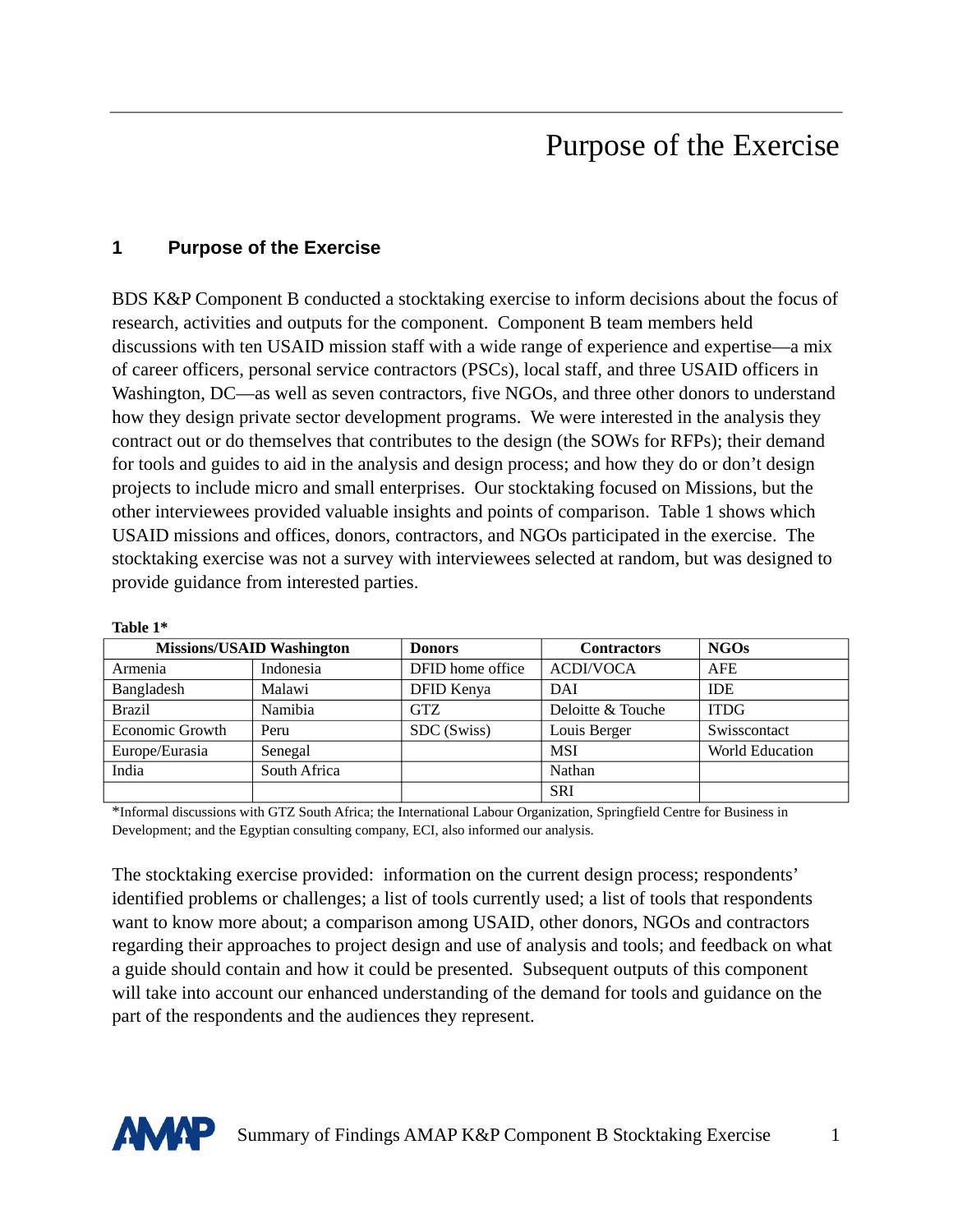## Summary of Interviews

#### **2 Summary of Interviews**

Those interviewed understand the importance of good project design, but admitted that the process and analysis could be improved significantly. They are interested in a way to make these improvements without making the process overly complicated, time-consuming or simply result in yet another study. Some experienced USAID staff are pleased that the design process for projects loosened up during the "reinventing government" era making the process faster and allowing for more creativity. Others consider current practices sloppy and too ad hoc: they miss

the old system, which brought both a respect for *"We were missing statistical information that could*  analysis and a rigor to the process. Our *have helped us select regions. Our approach was 'try*  interviews indicated, in fact, that those that had *it and see if it works.' And with this approach we*  never worked under the old system had a much less rigorous approach to analysis and project

design, although they were interested in tools and analytical methods that would shed light on issues of concern and help them design better projects. One Mission regretted not doing better, more rigorous, analysis upfront, particularly statistical analysis, which they believed would have provided a better focus, helped to select better sectors and approaches, and ultimately saved time. Open-ended questions about analytical tools used elicited vague responses. Stakeholder meetings were the only tool that everyone used and were comfortable discussing and, as such, were often the only tool mentioned used by missions and other donors in designing projects. Subsector analysis and value chain analyses were the next mostly frequently cited tools familiar to respondents, but most respondents could not discuss them in detail. USAID personnel had either heard of these tools or had contracted out analysis that incorporated their use, but few had used them (unlike stakeholder meetings). However, there was high interest in learning about new tools and using them, particularly value chain and competitiveness tools. **Respondents were very interested in a guide that could help them understand the basis of using the tools, but most importantly, what insights various tools could provide for project design.** 

Some USAID and other donor interviewees wanted to be able to do the analysis themselves. The majority, however, wanted to be able to: direct a contractor to do a certain type of analysis, evaluate the end-product when the contractor used one of the tools, and engage in a more educated discussion with contractors about the analysis and its insights. Some donor respondents felt that several analytical tools were so closely connected to a particular contractor that they had to use care in suggesting use of the tool in project design because of procurement rules. Indeed, almost all of the contractors and NGO implementers have developed proprietary tools or have modified existing tools, such as subsector analysis, to suit their needs.

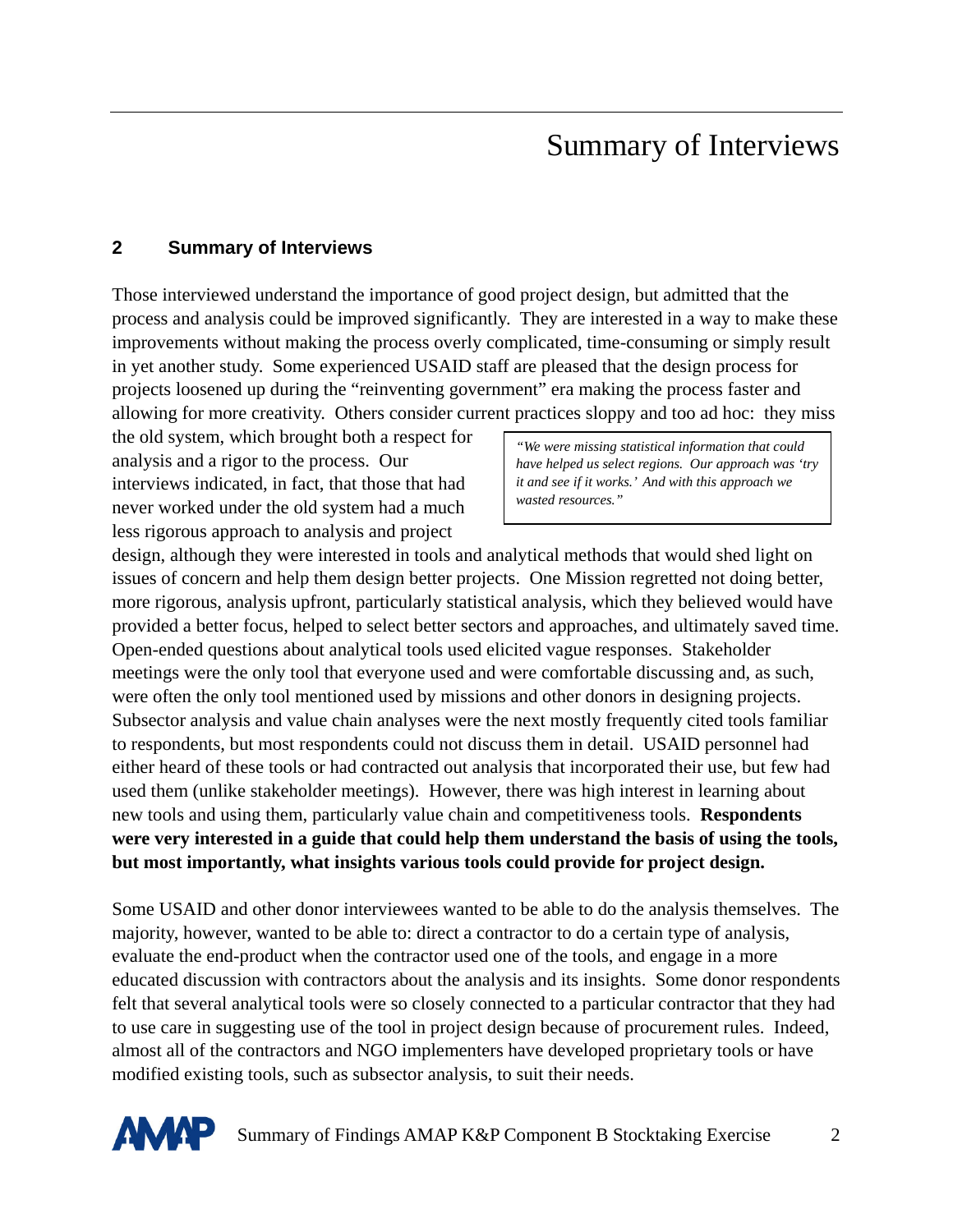At many missions, microenterprises are being left out of project design because people don't understand how they can contribute to a country's or industry's competitiveness**. Despite the interest in value chain, subsector, and competitiveness tools and analysis, few respondents realized that these tools could provide insights on how to incorporate more micro and small enterprises and farmers into value chains providing better access to markets.** This is not an issue for other donors, particularly DFID, because their focus is poverty alleviation.

Missions and other donors are interested in improving small firms' access to business development services (BDS), but there was a consensus that stand-alone BDS projects are too narrowly defined and it is better to incorporate a BDS element into broader projects. Interest in BDS tools (defined as tools that help understand the demand and supply of business services, such as supplier diagnostics, multi-service usage attitude image market study, market overviews and qualitative consumer analysis) was higher than their actual use. Several interviewees were unclear on what the tools were and how to use them. Those familiar with them indicated that although they believed in the BDS 'market development' approach, the tools and theory had become overly complicated. USAID, other donors, NGOs, and some of the contractors are still quite interested in designing projects that incorporate good BDS practices.

#### **2.1 How Do Missions Design Projects?**

*Who does it?* All but one person interviewed from USAID considers project design their responsibility although many missions contract out analysis used in project design. There are considerable differences in opinion among missions and other donors regarding how much design they should do—some RFPs are detailed and some are not; some Missions want the bidders to do the analysis and evaluate project design during the proposal process; others let implementers design the details of the project after they have been awarded the contract or cooperative agreement and some engage in the analysis with the implementer post-award.

*Projects don't start with a blank slate.* A number of respondents emphasized that project design does not start with a blank slate. There are existing projects, past projects, lessons learned, political considerations, host government requests, and earmarks that shape and constrain project design.

*Stakeholder meetings widely used*. Everyone interviewed uses stakeholder meetings (usually group, but also individual meetings) as a major source of input for designing projects. Some use these meetings only as source of information and caution against the practice of designing projects based on stakeholder design ideas since the stakeholders are often the beneficiaries. Others don't see this as an issue and **do** design projects based primarily on discussions/input from stakeholders to the exclusion of all other analysis and inputs.

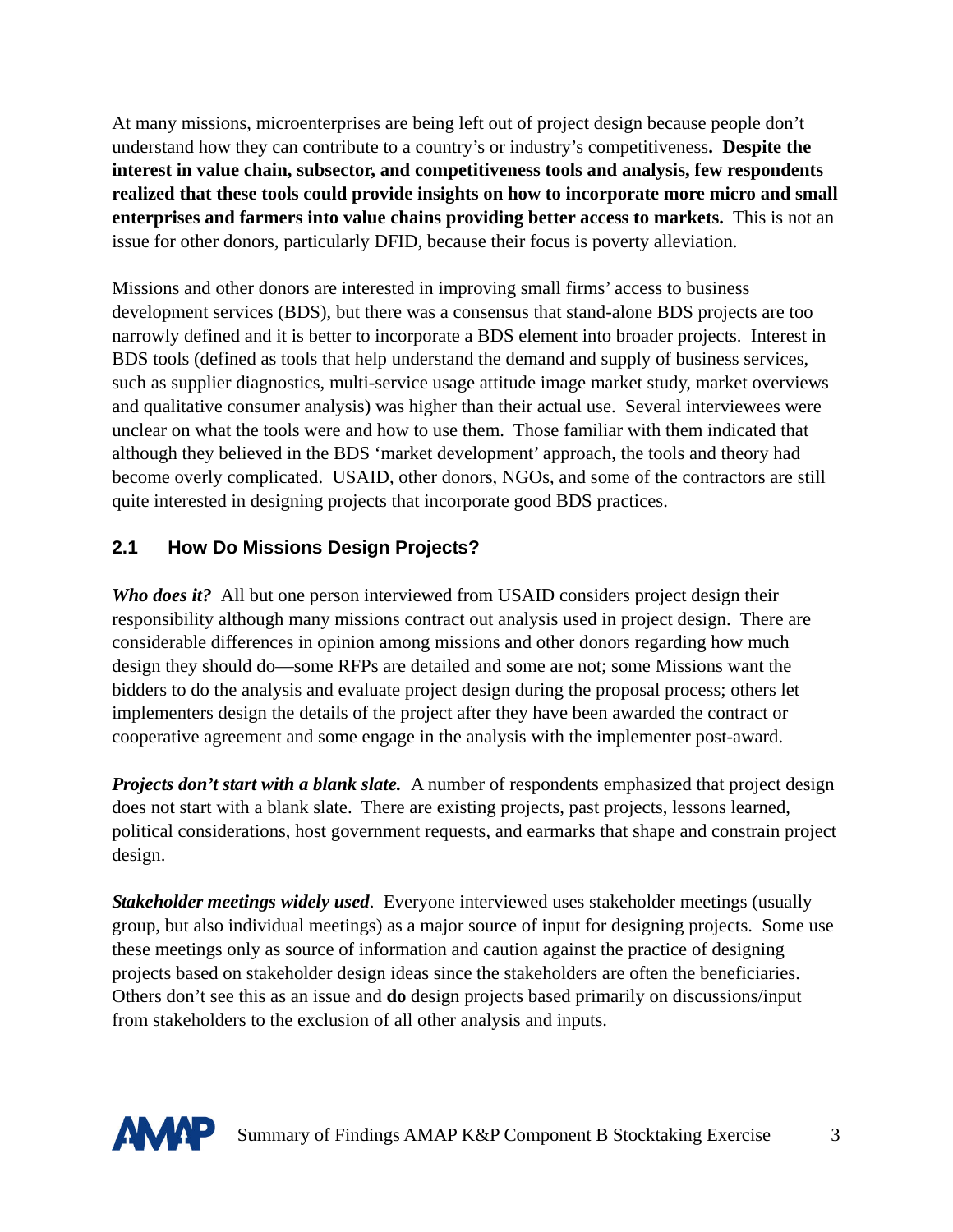*Tools are popular, but why?* There is a big *we are looking at the whole value chain from start of* interest in value chain analysis although many *production to export. I don't quite understand the goal*  respondents had only a superficial understanding of *of this. How does it help?"*  what it is and what insights it provides. Similarly,

competitiveness tools are popular, but about half of the respondents were unclear on what they are. Others recognized them as business strategy tools. Subsector analysis is also popular: more people have been trained on it, use it more often, and understand it better than the other analytical tools mentioned. It was clear that with more information, a guide, and training, other tools would be used just as often as subsector analysis.

*Looking for market information.* Most of those interviewed want to incorporate market information, but they don't know exactly know where to find it, how to collect it, and then how to use it. Respondents indicated that they were searching for ways to: "analyze market opportunities"; "be guided by the marketplace"; "take a market development approach"; and "undertake a diagnostic survey that could recommend attractive export markets". Interestingly, only one person from a USAID mission (recently trained on the ICT tools) indicated they would look at trade statistics to provide insights on market trends. Likewise, only one contractor made extensive use of trade data and tools that incorporated trade data into the analysis. And only one person interviewed at a Mission indicated that they or their contractors interviewed buyers.

*Enough with the research.* Many interviewees feel enough, even too much, research is being done to the detriment of action-focused projects. Everyone interviewed has access to secondary sources, including studies funded by other donors, and a number of respondents believe this information should be better used. They don't want donors to waste time and money on duplicative research. There was an incorrect assumption by a number of respondents that the use of tools would require primary research and involve a lengthy process. The bottom line is that they don't want new tools to only lead to more studies or delay the already time-consuming design and award process.

*Data and indices left to the economists.* Very few non-economists said that they examined data to get a first-hand look at economic, industrial or subsector performance, but the few economists interviewed did make good use of data. Non-economists also did not refer to comparison indices – but the economists did - such as the World Bank's Investment Climate Assessments, the Global Competitiveness Report or the Economic Intelligence Unit's assessments, to help them choose areas in need of improvement. Since, as mentioned above, everyone uses secondary sources: if these studies analyze data, then the insights from the data analysis can be incorporated as input to the design process.

to choose sectors of focus.

*Which sectors?* The biggest *"There was no analysis done before choosing the plastic subsector. It was* demand for tools is in helping *chosen 'because countries always need plastics.'"* 

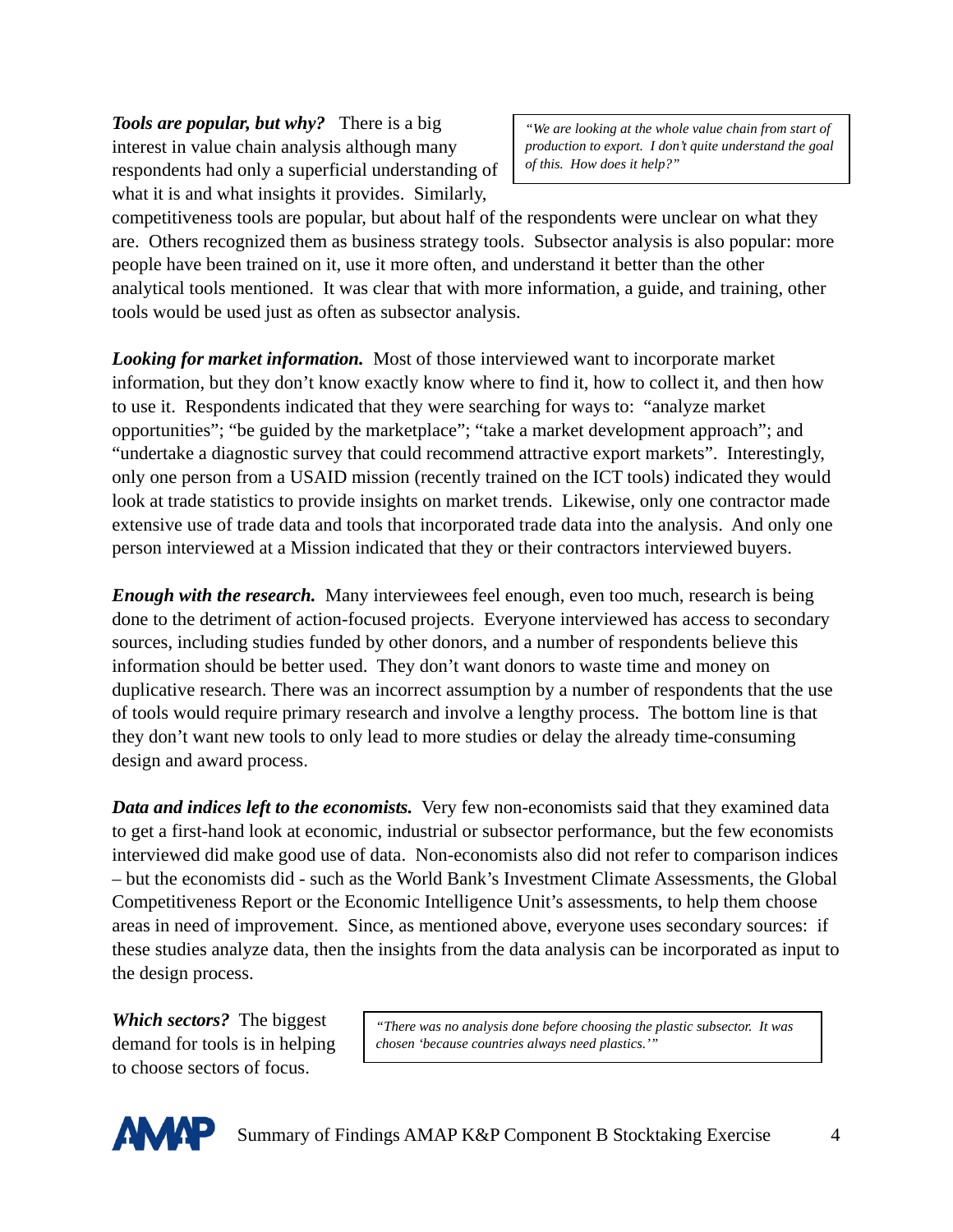Missions and other donors don't know how to choose which sectors have potential and aren't certain if contractors know how to do this. They complain that there are no guidelines and no tools. Some respondents said this is not and should not be a concern because choosing sectors means that missions are over-designing projects. However, most USAID staff, other donors, contractors and NGOs would welcome guidance and tools that would help them choose sectors.

*Results and now.* Some respondents mentioned that the demand for short-term results from the donor government or the host government can push the focus away from sustainable market development. Project design responds to this by becoming transaction focused, although project designers understand that this does not follow best practices for the development industry.

*Tools can galvanize action.* Several respondents indicated that tools and analysis should be done WITH stakeholders in order to help them improve their understanding of the situation and also galvanize action. Mission staff, other donors, consulting companies, and NGOs have all used participatory workshops to take small groups of stakeholders through a tool or type of analysis that helps develop insights to issues and strategies to deal with them.

### **2.2 Do Other Donors Design Projects Differently?**

Other donors we interviewed, with the exception of DFID, have a more informal design process than USAID. They primarily rely on interviews and stakeholder meetings to guide their focus and project design. On occasion, they use tools that USAID has developed—subsector analysis, BDS, and microfinance tools were mentioned—and are happy to have USAID take the lead in adapting tools from the private sector to fit the development context. There was interest in strategy/competitiveness tools, especially value chain analysis. The interview with the DFID advisor indicated that DFID makes extensive use of subsector analysis as part of the design process.

The interviewees from other donor organizations appeared to be more aware of the negative impact that donor programs can have on local business services as well as the problem of sustainability. Therefore, it isn't surprising that they see BDS as an essential component to private sector, rural economic and SME development projects.

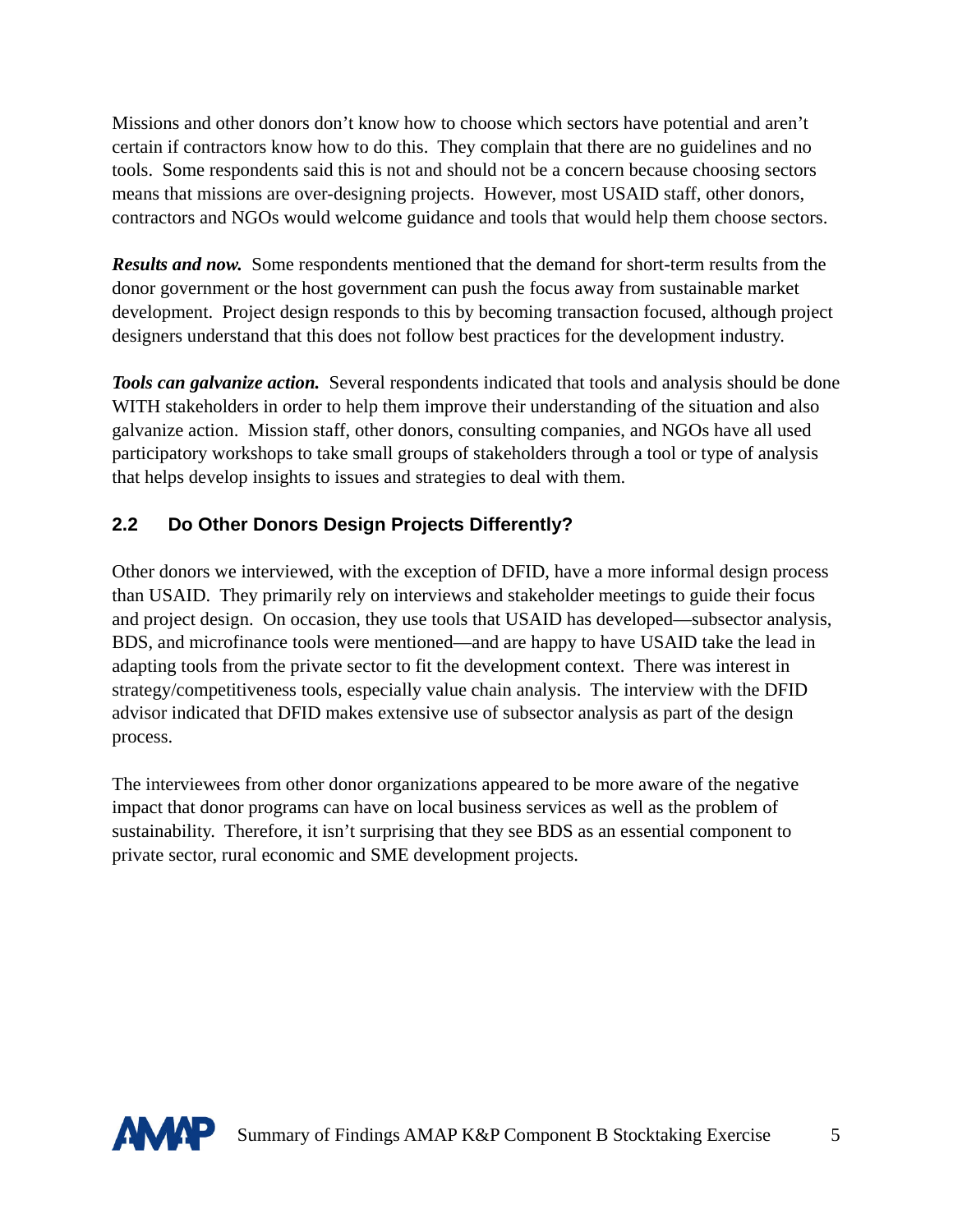#### **2.3 How Do Consulting Firms and NGOs Use Market Assessment Tools to Design Projects?**

*Tools are us.* Consulting firms have a range of analytical tools at their disposal and, for some, this is their competitive advantage. As such, several of the consulting firms we interviewed are not interested in a broad distribution of information on what various tools are or how to use them. Others believe that more familiarity with the tools would increase the demand and appreciation of their use. In some cases, consulting firms team with other consulting firms known for the use of particular tools in order to take advantage of this. NGOs have often developed their own tools that reflect their approach to issues and problems in developing countries. They are more open to learning about new tools than the consulting companies.

*Instincts are important.* Despite the popularity of tools, consulting firms and NGOs indicated that they also use gut feelings, instincts, and informal information gathering to design projects. The design process and use of tools is not consistent within an organization. Often, whether or not tools are used in the design of the project depends on which specialists are assigned to do the project design.

Lack of data is problematic. Several consulting firms indicated that the usefulness of some tools is limited by the lack of data in developing countries. As a result, they don't always use some of the tools at their disposal.

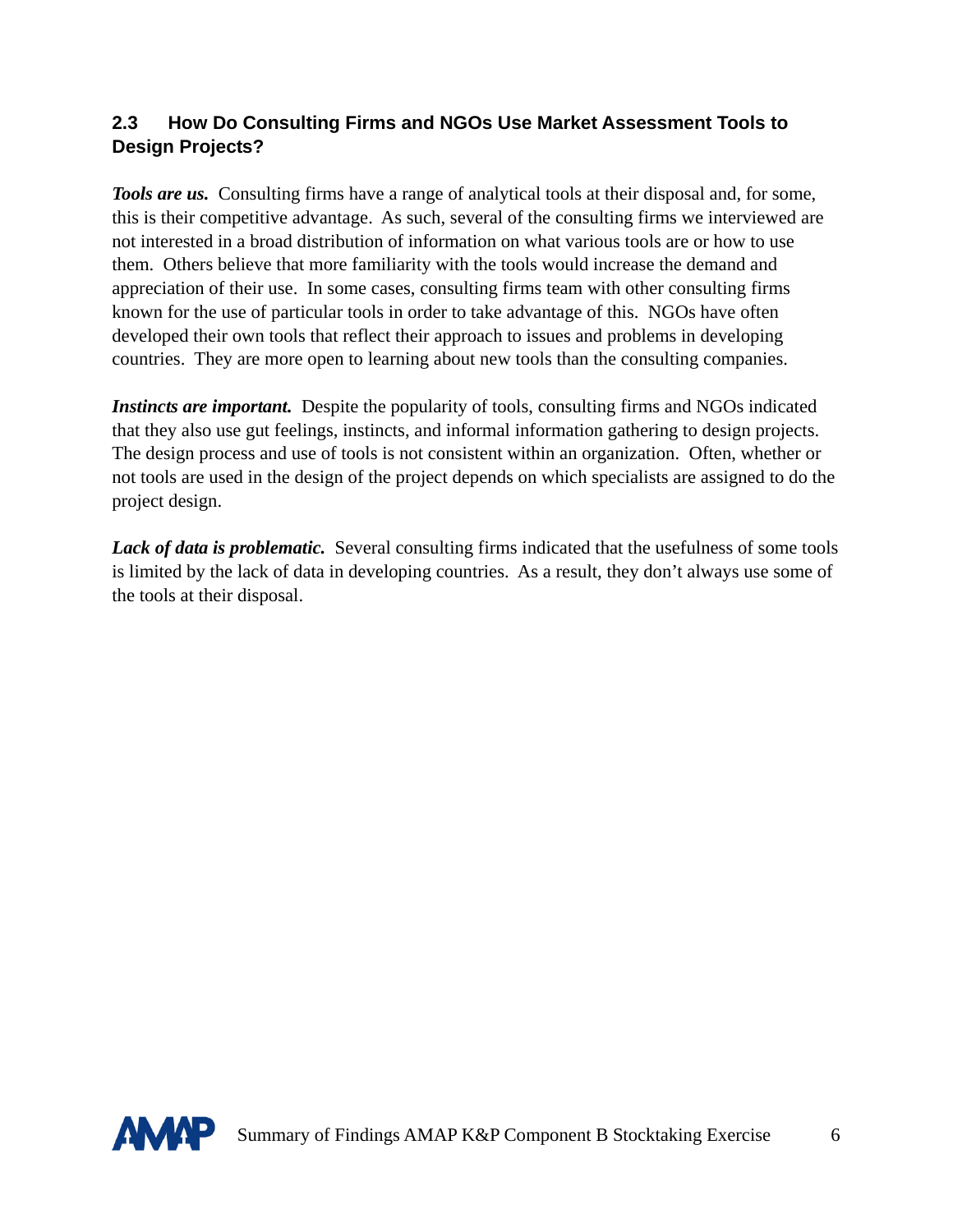# Demand for Tools

#### **3.1 What do Donors Struggle with?**

*Duplication/fit.* USAID missions and other donors are most concerned with how the project they are designing fits in with ongoing projects and other donor initiatives. No one wants to design a project that duplicates another.

*Budgets.* The amount of money available for a project greatly influences not just the design of the project, but what can be done in general. Several examples were given of completely changing the focus of a private sector activity because the limited budget would not allow the mission to make a dent in the issue of most interest.

Lack of time. The thinking and analysis put into a project is often short-changed because missions believe this is time-consuming and they are anxious to get started. The use of analytical tools is also assumed to be time-consuming and it often is when the analysis is contracted out.

*Choosing sectors.* Although many missions argued against having the mission choose sectors to focus on, those that did this were almost desperate for tools that would help them make good choices. Those not comfortable in selecting sectors would rather see this done in either the proposal process with contractors using good analysis or in the course of implementation in partnership with the implementer.

*Market demand.* Mission staff are very interested in using market demand to help them guide and design their projects, but are at a loss on how to obtain this information except through market studies, and these are often found to be disappointing. They realized that a better understanding of market demand would aid in the selection of sectors of focus.

*Fitting micros in.* USAID respondents recognized that competitiveness projects had gained favor over microenterprise-focused projects. Several expressed regret given the large number of micro-enterprises in their country and their role in poverty alleviation. Others seemed pleased to be able to focus on larger companies. When queried specifically if they would be interested in a tool that would provide insights on how to better incorporate more micro and small enterprises into value chains, almost all of the respondents expressed interest.

*Learning about tools.* Keeping up with the latest trends and tools is a challenge for Mission staff and reactions to new tools can either be hostile or welcoming depending on the length of service with USAID. Several USAID personnel and several contractors pointed out that the competitiveness tools are simply repackaged strategy tools. Others pointed out similarities

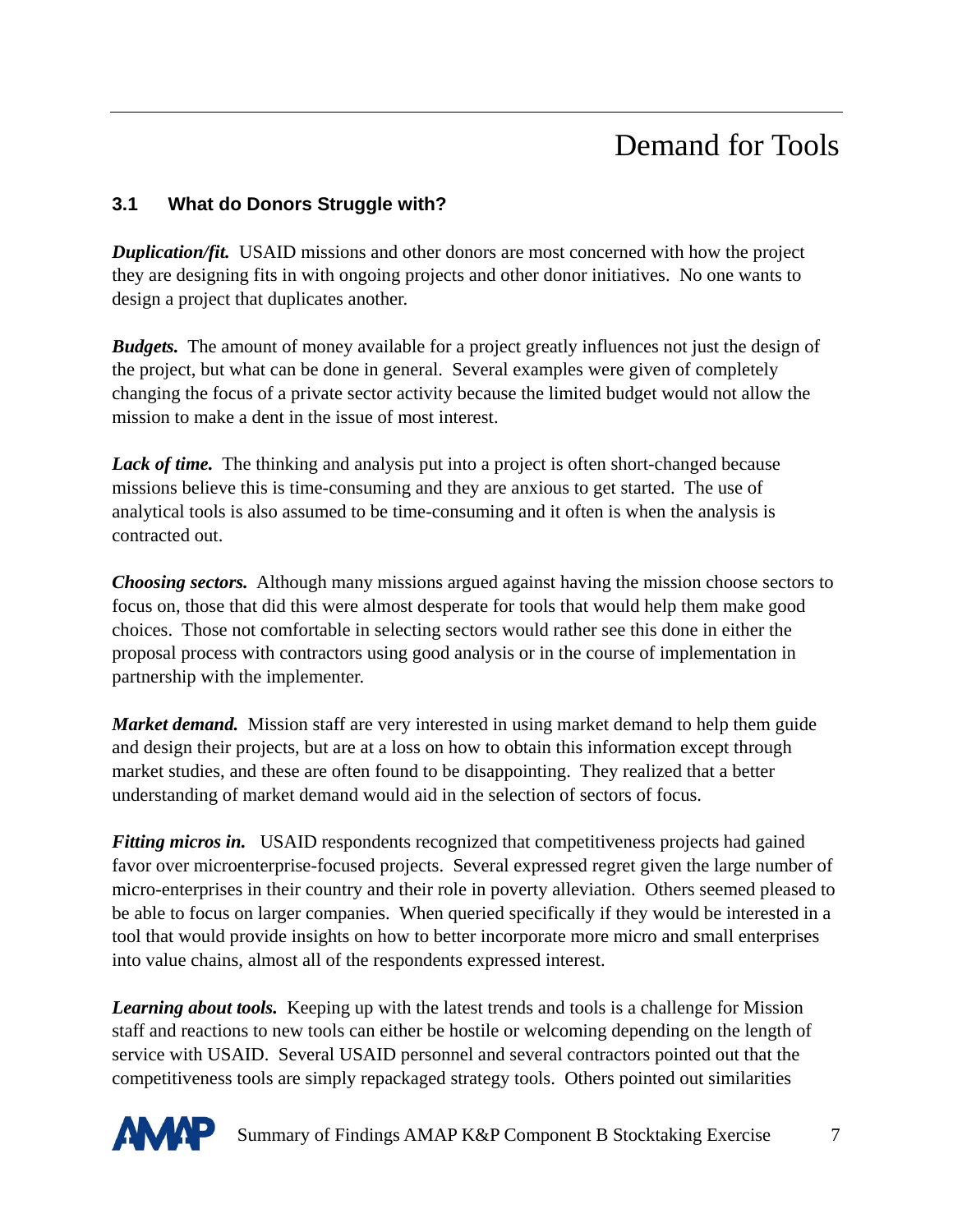between subsector analysis and value-chain analysis. Many agreed that the issue is not the development of new tools, but training on existing ones. Overall, the interest in learning about tools is high.

*Linking impacts to project design.* Missions and other donors wrestle with linking desired impacts—job creation, poverty alleviation, local or rural economic growth, increased exports to project design and would welcome a tool or guide that could help connect the dots between the two. They want a tool that starts with the impact they are aiming for and leads them through a design process or analysis to arrive at appropriate intervention strategies.

*Complicated frameworks.* Almost no one wants to return to a complicated framework or process although there is demand for more rigor in project design. Complicated frameworks merely confuse the process, take too much time and are often altogether avoided when possible despite the value they might bring to the design process.

*Assessing business regulations.* Over half of the USAID respondents requested a tool that would help them assess business regulations in a country and decide what issues to focus on. When told about the new World Bank study, Doing Business in 2004, they wanted to know more and how to incorporate these findings into project design

*Earmarks.* Over one-third of respondents indicate that earmarks affect their project design. This ranges from the focus of the project to how it is implemented. Choices of activities and approaches can be constrained depending on the interest of a Congress person or staffer.

### **3.2 What Tools Are Used and Are in Demand?**

Respondents were asked which tools they used and they were prompted by the interviewer with the names of tools. The demand for tools to help assess business regulations was not one mentioned by interviewers, but a number of respondents requested such tools, indicating quite strong demand.

Interviewers asked about tools in use and tools that respondents would like to learn more about and possibly use. As a result, respondents often did not cite a tool that they were already using as one "in demand" or for which they wanted training or a guide. This explains why, for example, subsector analysis is the most frequently used tool but only fourth on the list in terms of demand. BDS tools, however, are used less frequently now than private sector tools, but the demand is just as great for training and guidance about them as it is for new private sector tools (although more so for other donors and less so for USAID).

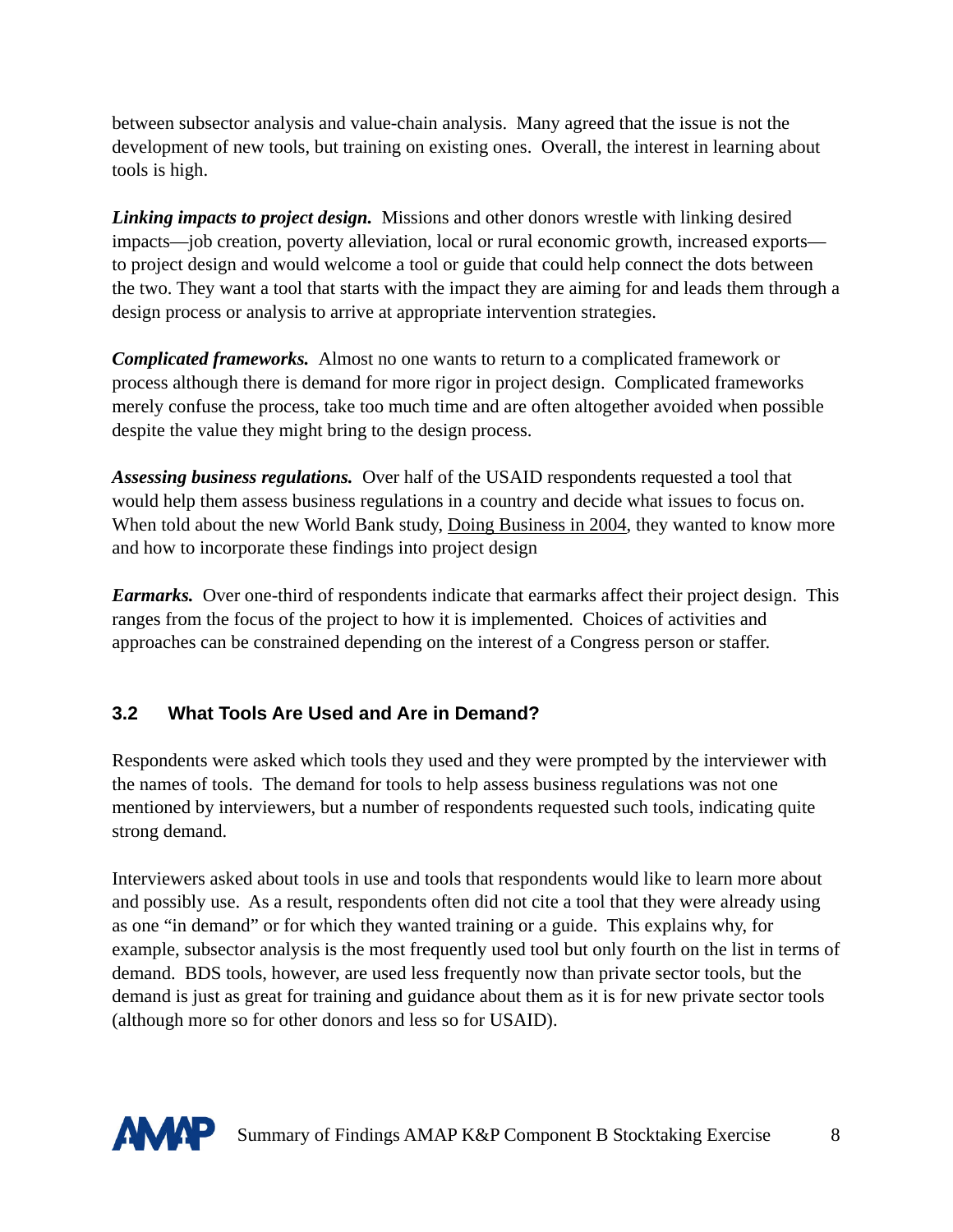*By USAID.* From our small sample, **the tools most frequently used by USAID are subsector and value chain analysis**. This is followed closely by competitiveness tools, then investor roadmaps and finally policy tools. In order of interest, USAID interviewees were most interested in learning more about:

- new private sector tools;
- tools that could help assess business regulations;
- value chain, subsector, and competitiveness tools;
- tools to help choose sectors;
- BDS tools: and
- tools to identify market opportunities.

*By other donors.* The **other donors used BDS tools most frequently**, followed by subsector analysis and then by value chain analysis. They were most interested in learning more about competitiveness tools as well as new BDS tools. Of next highest interest were value chain tools, other private sector tools, tools to help choose sectors, and local economic development tools. Several donors stated that they were pleased to see USAID adapting private sector tools for the donor industry and were interested in learning more about them.

*By implementers.* Contractors and NGOs used subsector analysis, competitiveness tools, and proprietary tools (which were often versions of development or private sector tools) most often. The next most popular tools used were value chain analysis and BDS tools. If given the opportunity to receive training and information on tools, those of most interest were value chain and BDS tools, followed by competitiveness tools and tools to chose sectors, followed by other private sector tools and local economic development tools.

*By all.* Combining all of the responses, the tools most frequently used were (in order):

- 1. Subsector Analysis
- 2. Value Chain Analysis
- 3. Competitiveness Tools
- 4. BDS Tools
- 5. Proprietary Tools

Of most interest to all of the interviewees in order of demand were (in order):

- 1. Value Chain, Competitiveness Tools (equal ranking)
- 2. Other Private Sector Tools, BDS Tools (equal ranking)
- 3. Tools to Help Choose Sectors
- 4. Subsector Analysis
- 5. Tools to Help Assess Business Regulations

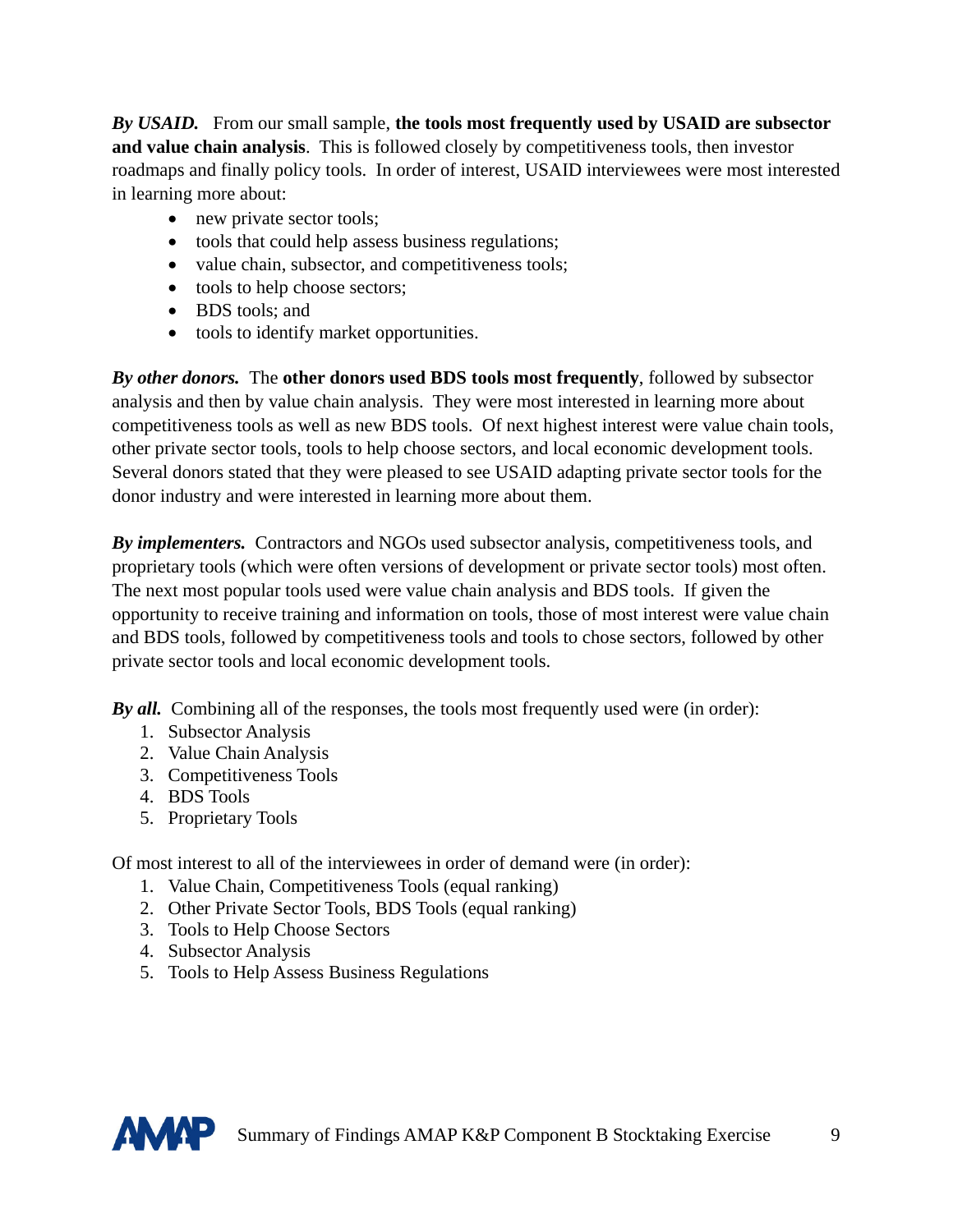#### **3.3 What Would Help?**

*A visual guide.* Almost without exception, USAID personnel wanted to see a visual guide that shows graphically how tools could answer the big development questions, provide insights, which would then provide ideas for project design. Several people suggested presenting the guide as a web site. Others wanted a fold-out graphic.

*Keep it simple and user-friendly.* Whatever is done, it needs to be simple and user-friendly. If it is not, it will be ignored. Finding a way to combine different tools was suggested several times.

*Explain tools*. A number of respondent indicated they had only heard of a tool and wished they could find a good explanation of it. Although some of their contractors used particular tools, they weren't sure why or what benefits this would provide.

*Incorporate case studies.* There was a big demand for case studies. The more real we can make the use of tools in project design, the better.

*Show what insights tools can provide.* Most people struggled with "why" a tool should be used, what they would learn, what new insights they would gain from going through the exercise. If this were clear from the start, more people would be interested in using them as long as they knew how to use them.

*Link design with impact.* If our guide can link designs with types of impacts, this would be most helpful. Donors struggle with this issue.

*Go beyond a checklist: show how tools, analysis, design, and impact are related.* Missions are tired of checklists. They would like something more sophisticated that shows how tools inform analysis, which has implications for design, which is linked to types of impacts.

*Don't promote cookie-cutter approaches.* Everyone was in agreement that because the combination of issues that countries face as well as their political, economic and cultural contexts are unique, cookie-cutter approaches must be avoided. Thus, the interest in a guide, tools and case studies, rather than models or approaches that can simply be copied.

*Disseminate and train on tools.* To make this exercise worthwhile, the message was loud and clear that what we do should be widely disseminated in a variety of formats, including training.

*Make training available to USAID local employees.* As more local employees assume CTO responsibilities, it is even more critical that they are trained on the latest thinking, tools, and best practices for project design.

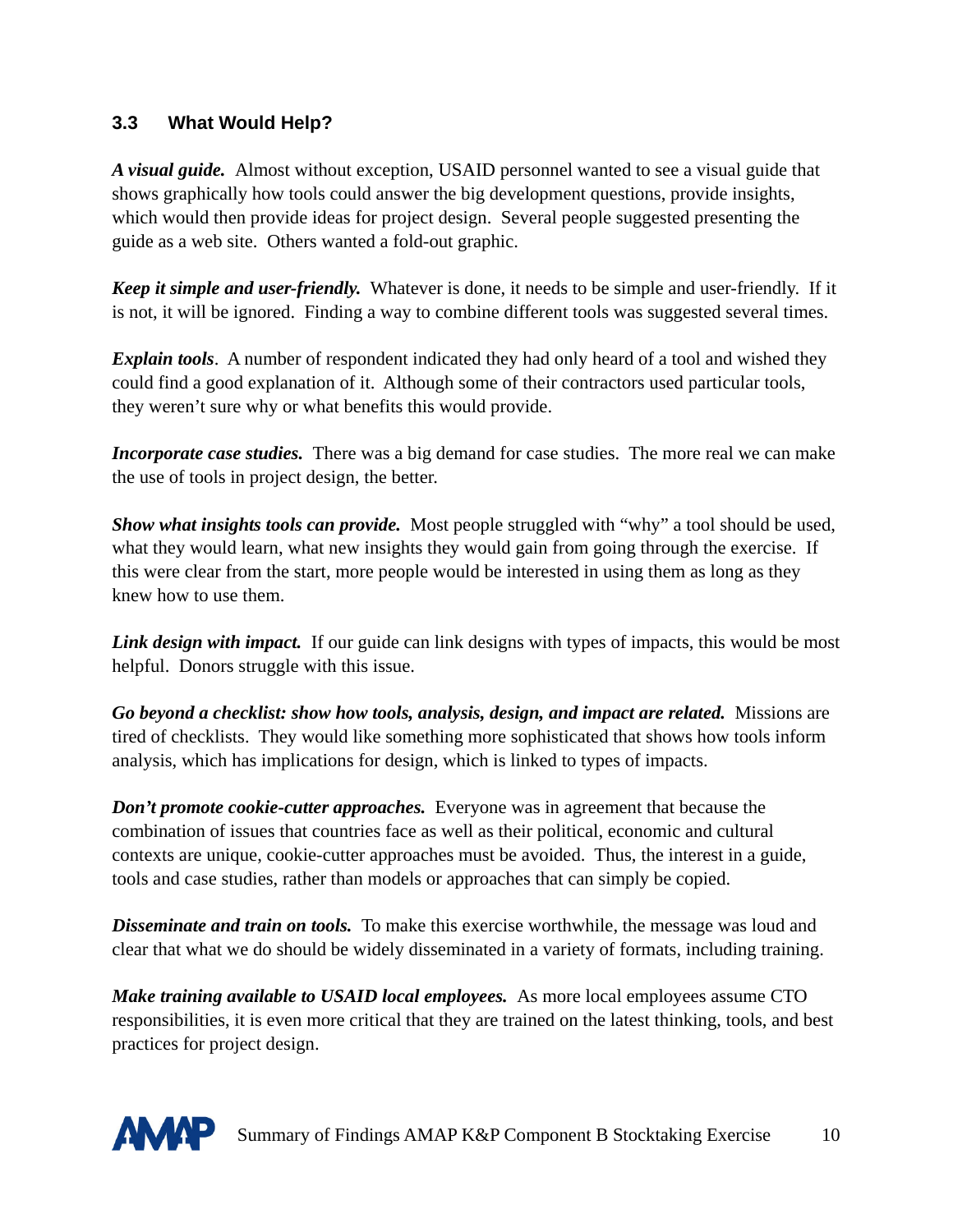#### **3.4 How to Move Ahead?**

Based on interest and insights from the survey, we recommend producing a web-based and foldout graphic visual guide that indicates which tools can answer what questions, a basic description of the tool, and the insights the tool can provide. We also recommend training be developed and offered to Mission staff on the types of analytical tools that can be used to guide project design for projects that include micro and small enterprises.